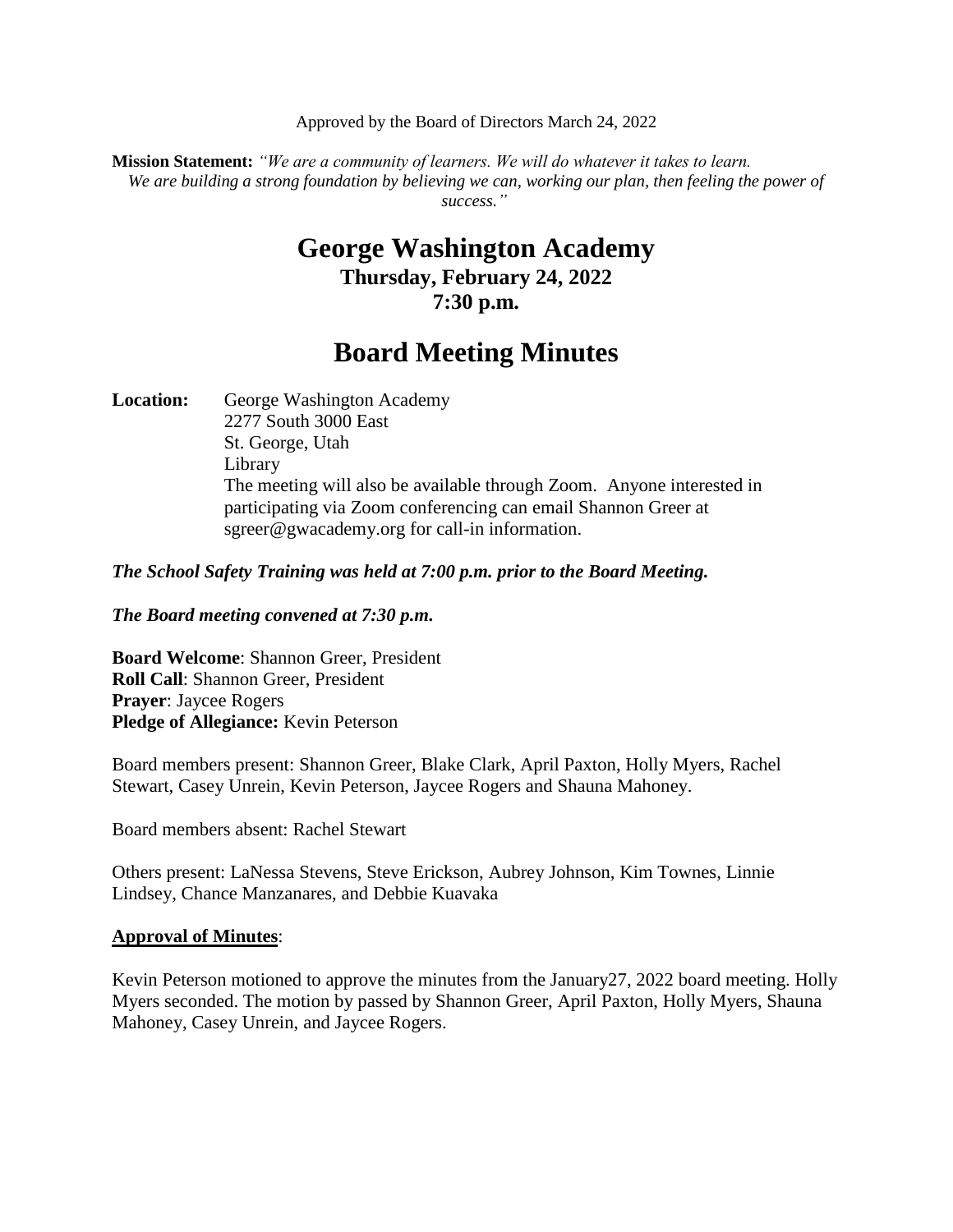#### **Public Opportunity to Address the Board:**

None

#### **Set time for adjournment**

The time set for adjournment was 8:28 p.m.

#### **Teacher Representative Report**:

Linnie Lindsey reported on the staff development day. Teachers watched the documentary film "The Rescue" and then talked in teams about the collaboration involved in the documentary. They discussed teamwork and perseverance among other things.

Christine Giles talked about GWA's collaborative learning environment and the teachers, specialists, and support staff that work together. She reported that Hope and Kindness Week created a tangible feeling of kindness in the school. GWA Gives Back raised \$10,000. She reported that the SUU block students are coming to the school for an in classroom experience. She expressed the positive qualities of GWA and how the school stands out because of the professionalism of the faculty and staff, the structure of Tier II instruction, and the overall culture and community of the school.

**Administration Report**: Blake Clark, Executive Director, reported that student count is 1,017. He discussed the Acadience Math scores for grades 1-3 and how GWA falls 30% above the state data. He explained that this is the first year the Acadience Math assessment was administered. He reported on new hires and expressed that GWA has a positive relationship with SUU's students. All reports are complete.

**Financial Report**: Spencer Adams, Business Administrator, reported that financial report is 58% through the fiscal year. Finances are in a comfortable position. He pointed out the salary schedule updates awaiting board approval have already been reflected in the budget report. The revenue continues to exceed expenses. There were no reports due in February.

#### **Committee Reports (3 min each)**:

- **Policies Committee**  Nothing to report.
- Finance Committee Nothing to report.
- **Benefits Committee** Nothing to report.
- **Curriculum Committee**  LaNessa reported that the committee is going through the curriculum vetting process for science curriculum.
- **Outreach Committee** Nothing to report.
- **Technology Committee** Nothing to report.
- **LAND Trust Committee** Nothing to report.
- **PTO Committee** April Paxton, reported approximately \$18,000 was brought in from the Dixie Direct Fundraiser**.** She expressed the need to fill PTO board positions and the stress that the Fall Carnival creates on the board. She reported that the Family Appreciation Night is coming up and will showcase the movie "Cars."